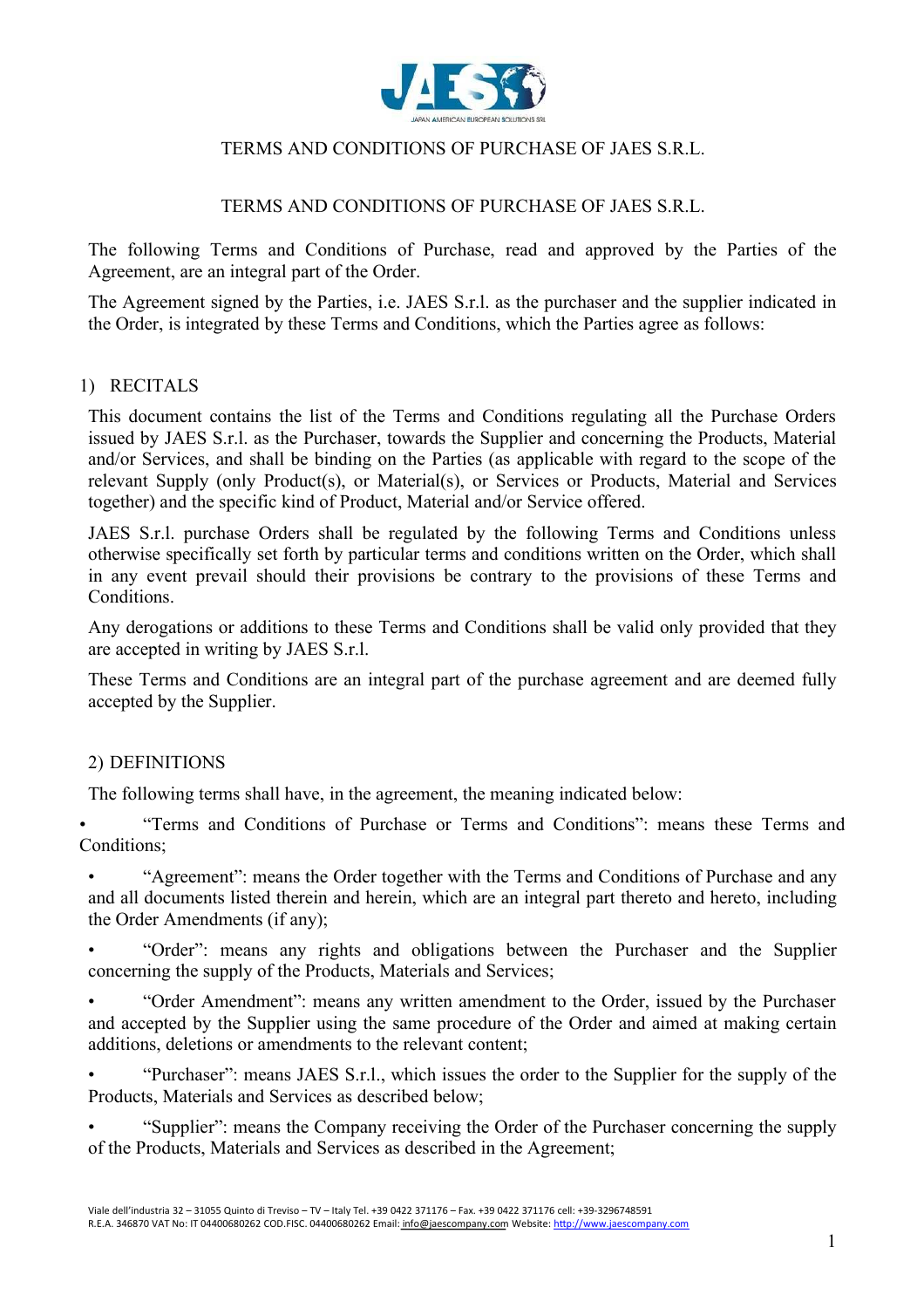

• "Operative Headquarter": means the Purchaser's operative hearquarter in Quinto di Treviso, Via dell'Industria 32;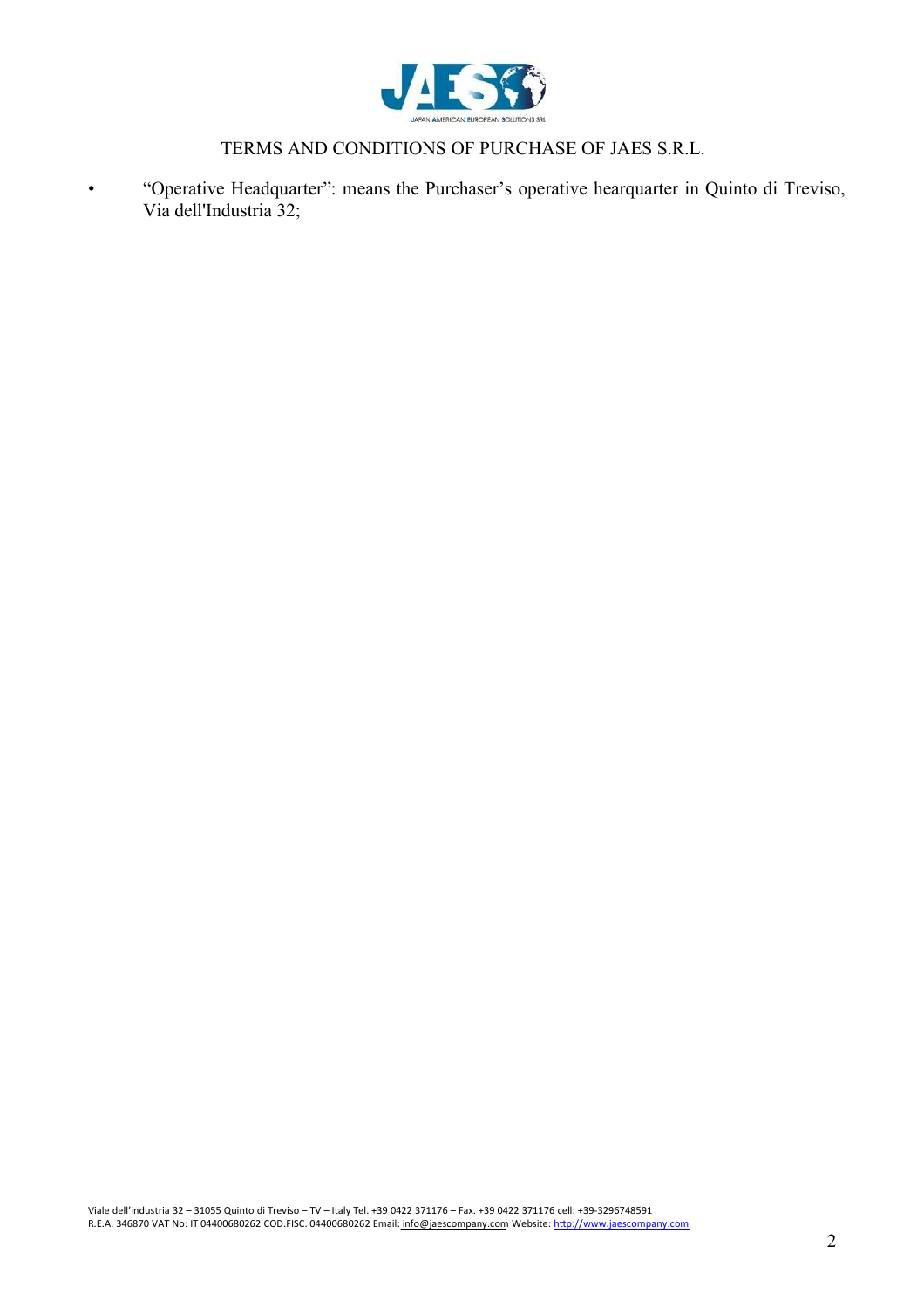

• "Materials, Products and Services / Supply": any Materials (in general, Materials), Products (semifinished and/or finished products), Services (Services and accessories performances) requested to the Supplier and described in the Agreement, which shall be provided by the Supplier pursuant to the Order;

• "End Client": means the Purchaser client(s);

• "Hidden Defects": means those defects which the Purchaser was neither aware of when the Materials and/or Products were delivered nor would be able to detect with due diligence.

# 3) SCOPE OF THE AGREEMENT

The scope of this Agreement is the supply described in the specifically approved Order, of which it forms an integral part.

Please note that the acceptance of the Order is valid and enforceable against the Purchaser only provided that these Terms and Conditions are accepted.

The acceptance shall be sent within 24 hours of the issuance of the Order.

The Order shall be deemed accepted upon Supplier's sending to JAES S.r.l. the relevant order confirmation, duly signed in each and any part thereof.

Unless otherwise agreed by the Parties, the acceptance of the Order shall imply the Supplier's waiving its own terms and conditions of sale, even if attached to its offer or to the Order acceptance.

#### 4) TRANSPORT

Unless otherwise specified in the Order form and specifically approved by the Purchaser, the Supplier shall ensure the transport, assembly or disassembly of any materials subject matter of the Agreement. Any and all costs related to the supply shall be indicated during the offering phase. Otherwise, JAES S.r.l. shall not pay any additional costs.

### 5) DELIVERY TERMS, ORDER CANCELLATION, AND LIQUIDATED DAMAGES

The delivery terms set forth in the Order are essential, mandatory and binding on the Supplier as per section 1457 of the Italian Civil Code.

The delivery and performance times are of the essence. The delivery of the Materials/Products as well as any Services performance shall be made at the Purchaser's Operative Headquarter mentioned in the Order or in the different location expressly indicated in the Order. The performance of the Supply shall be evidenced by the receipt date written on the transportation document. Any partial deliveries and/or performances must be previously agreed upon.

Should the Purchaser not use the above mentioned essential term, it shall be entitled to cancel the Order in case of delay(s) of more than 30 (thirty) days, by mere written communication pursuant to section 1456 of the Italian Civil Code, without prejudice of the right to be indemnified for any suffered damages. In such a case, no compensation shall be due to Supplier other than the payments due for any Materials, Products and/or Services accepted and withheld or used by the Purchaser.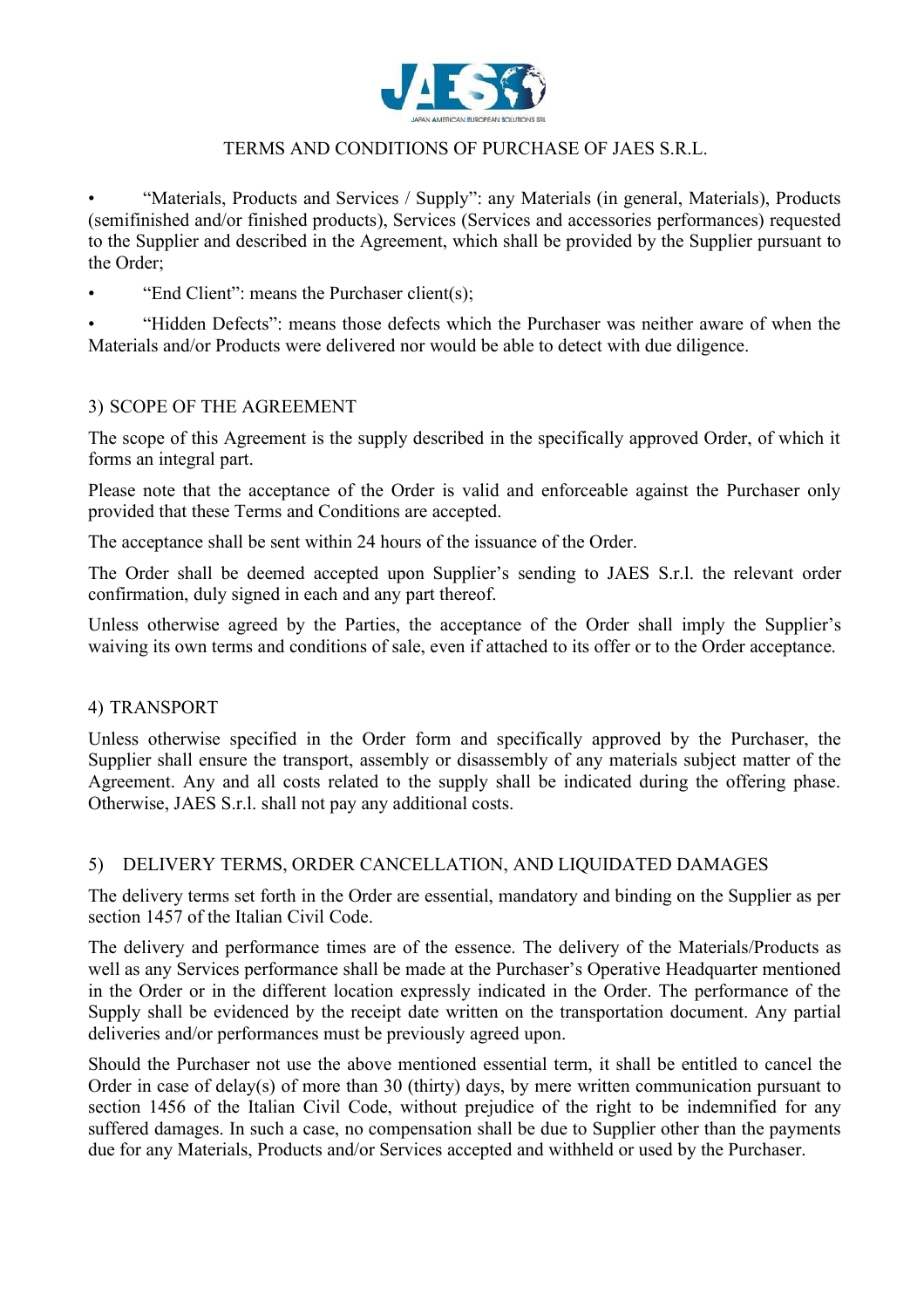

The order will be terminated for reasons of force majeure according to the provisions of art. 1467 of the civil code.

### 6) LIQUIDATED DAMAGES

Should any of the terms set not for the delivery of Materials or Products or the performance of the Services not be met, in whole or in part, for any reasons whatsoever (except in case of proven force majeure events, which shall be timely communicated by Supplier in writing), the Supplier shall pay to the Client, and the Client shall be entitled to claim or to withhold such sums from any amounts which are or will be due to the Supplier, an amount equal to zero point fourteen percent (0.14%) of the price of any undelivered Products or of the fees for any non-performed services for each day of delay from the delivery date set forth in the Order, unless otherwise expressly agreed by the Parties.

Should the delay in delivery be so severe to cause delays and/or other disruption including, but not limited to, cancellation of orders by JAES clients or penalties/liquidated damages to be paid by JAES to its clients, etc, JAES shall be entitled to charge to the Supplier any costs, damages, expenses, penalties/liquidated damages as well as the loss of profit caused by such delay in delivery.

The Parties hereby acknowledge that any goods timely delivered by the Supplier but which JAES ascertains that are not conforming, shall be considered as late deliveries until the Supplier makes available to JAES goods conforming to the Order, and, in that case, the provisions of this section shall apply.

#### 7) PRICES

Unless otherwise indicated, all the prices indicated in the Order shall be deemed fixed and invariable.

#### 8) GOODS ACCEPTANCE

The mere delivery of the ordered goods does not imply the acceptance of the Supply.

In case of defects and/or difformities of the Materials or Products compared to the quality standard and to the technical designs and specifications provided by the Purchaser, the Supplier shall promptly intervene, following to a mere request by Purchaser, to remove any defects and ensure that any Materials or Products met any technical specifications of the Purchaser.

Should the Materials or the Products not meet, in any respect, the quality standards indicated in the Order and/or should the Supplier omit to promptly intervene to remove any defects and/or such difformities, such conducts shall be considered as a material breach, therefore leading to termination of the Agreement and to indemnification for any and all damages.

9) GUARANTEE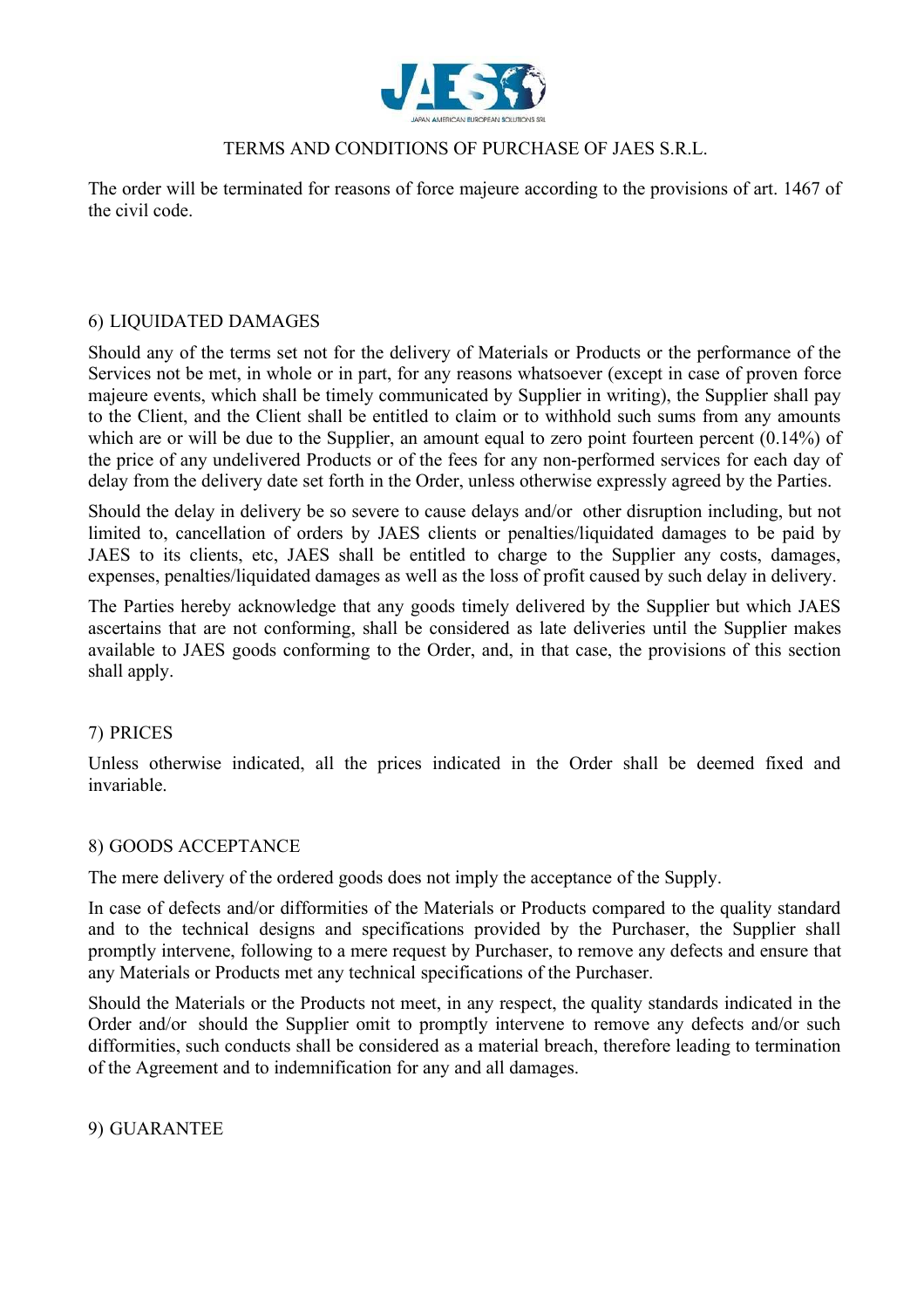

The Supplier warrants that its Supply complies with the provisions of the Order, is fit for the specific use required thereof and is free of defects. Such guarantee, unless otherwise provided by the Agreement, shall remain in force for two years after the date of delivery of the Supply.

Should any defects and/or malfunctioning be found during the guarantee period, the Supplier shall be bound to repair or replace them (at the Purchaser's discretion) within 10 (ten) days of the relevant communication.

Should such term expire without such issues' being resolved, the Purchaser shall be entitled to intervene, directly or by any third parties, and shall charge the relevant costs to the Supplier, or, at its discretion, to terminate, in full or in part, the Agreement and have it performed by adequate means and ways, without prejudice of the right of the Purchaser to indemnification of any suffered damages. A guarantee having the same duration and subject to the same terms and conditions of concerning the original goods shall be granted for any goods repaired or delivered as replacements.

The Parties hereby agree that the Purchaser shall inform in writing the Supplier of any defects within 90 days of its receiving the Materials or Products, or, in case of defects which cannot be immediately found by the Purchaser (Hidden Defects), within 30 days of the relevant discovery.

#### 10) RISKS AND TRANSFER OF TITLE

The Supplier shall bear all the risks concerning transportation and shipment of the goods, unless otherwise expressly indicated by the Parties.

Any risks of wasting/damages of the goods as well as the title thereof shall pass to the Purchaser only upon delivery of the goods to the Purchaser or to the end client indicated in the Order.

#### 11) CONFIDENTIALITY OBLIGATION

The Supplier undertakes to not communicate to any third parties, before, during or after the performance of the Supply, any technical and/or commercial news and/or data concerning the Order. Such confidentiality obligation shall bound also any of the Supplier's employees for a three-year period after the delivery date.

# 12) INTELLECTUAL PROPERTY

The designs, specifications and technical documents (if any) made available to the Purchaser shall remain the sole property of the Purchaser and shall be used only to perform the Order.

#### 13) TECHNICAL DOCUMENTATION

Within 2 (two) days before the shipment organized, the Supplier shall delivery to the Purchaser's Technical Department any technical documents required by the nature of the Products or Services indicated in the Order.

The Purchaser Technical Department shall ascertain such documentation before authorizing the shipment.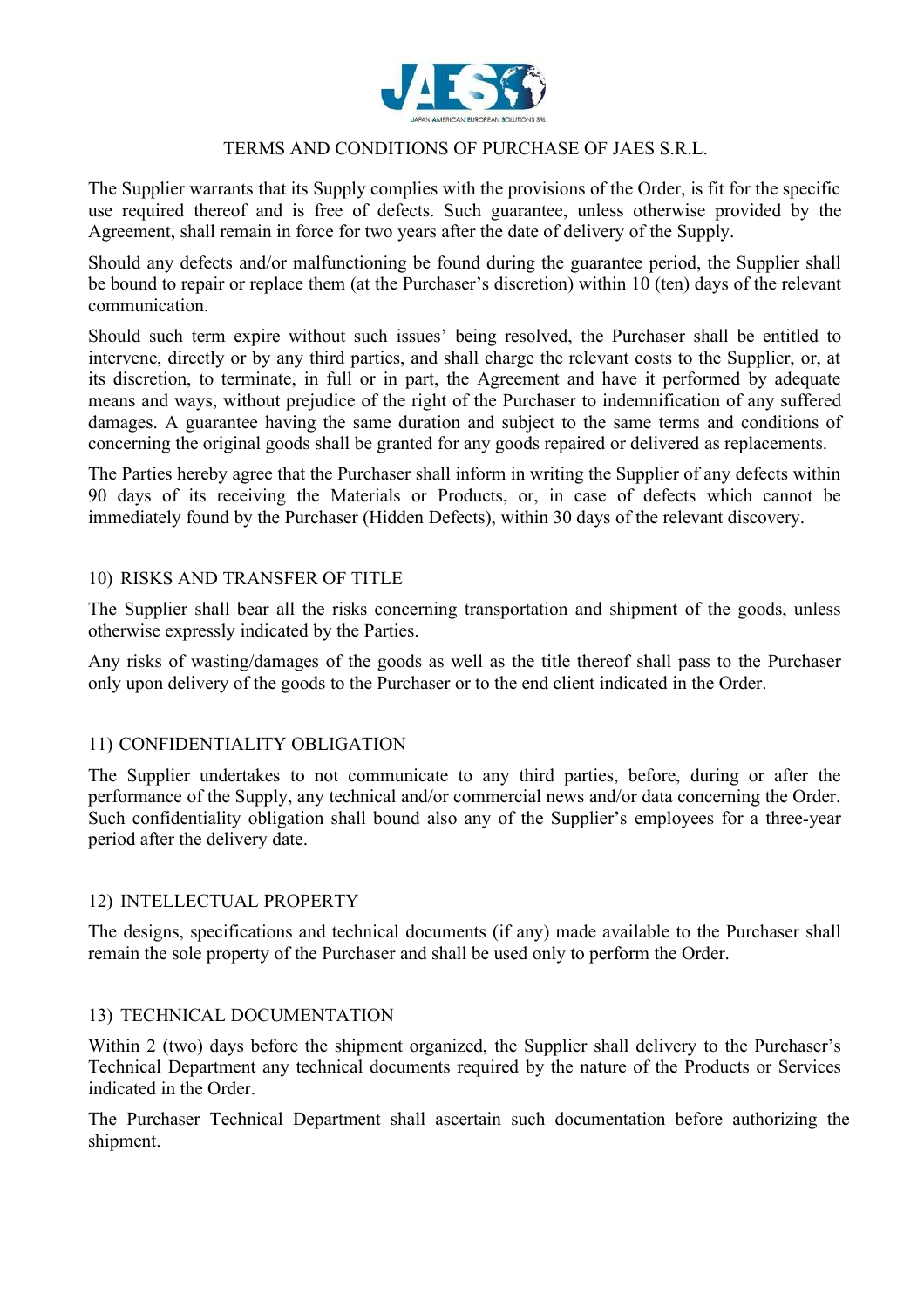

The mere authorization of the shipment, based on the technical documents sent by the Supplier, shall not imply the acceptance of the Supply. The technical documents required by the nature of the Products or Services specified in the Order shall nonetheless be provided together with any materials o terms required by the Order, otherwise the Purchaser shall be authorized to suspend any payments.

Should any additions or amendments be needed, the Supplier shall promptly send any relevant technical documents amended according to the requests made by the Purchaser.

Supplier shall deliver such technical documents in a number of copies and in the language required by the Order.

#### 14) SHIPMENT

Within 2 (two) days before the date set for the shipment, the Supplier shall send to the Purchaser Administrative Department, via e-mail, a detailed Packing List specifying the JAES Order number to which such shipment is relevant.

The Supplier shall furthermore indicate in detail the JAES item code, the position number indicated in the Order, the quantity of goods, the kind of package, the number-weight-dimensions of any packages, specifying, for any material, whether the delivered quantity is an advance performance or a final performance.

The shipments shall be made according to the following indications:

• Any lots of material shall be accompanied by a transportation document; with regard to the items to be delivered by courier, a copy of the transportation document shall be included in the relevant packages;

• Each transportation document shall be relevant to only one Order and shall indicate the number, date, reference to the Order, as well as the JAES item code, the position number indicated in the Order, the quantity, weight and dimension of each goods, the kind of packages, the number of packages and the total gross weight, specifying, for each material, whether the delivered quantity is an advance performance or a final performance.

Should the weight of the goods exceeds 30 kg, the shipment shall be made only once JAES has accepted it in writing.

#### 15) INVOICING

The invoices shall be issued in compliance with the applicable tax laws in force and shall be sent via e-mail to amministrazione@jaescompany.com.

The invoicing shall be previously authorized by the Purchaser and shall be made after each purchase Order.

Should the Supplier issue an invoice before completing and providing to the Purchaser the ordered goods and/or services, the invoice payment date shall be nonetheless calculated on the earliest date in which the Supplier would have duly issued the invoice in compliance with the terms set forth by the Order.

No invoices indicating prices different from those indicated in the Order shall be accepted.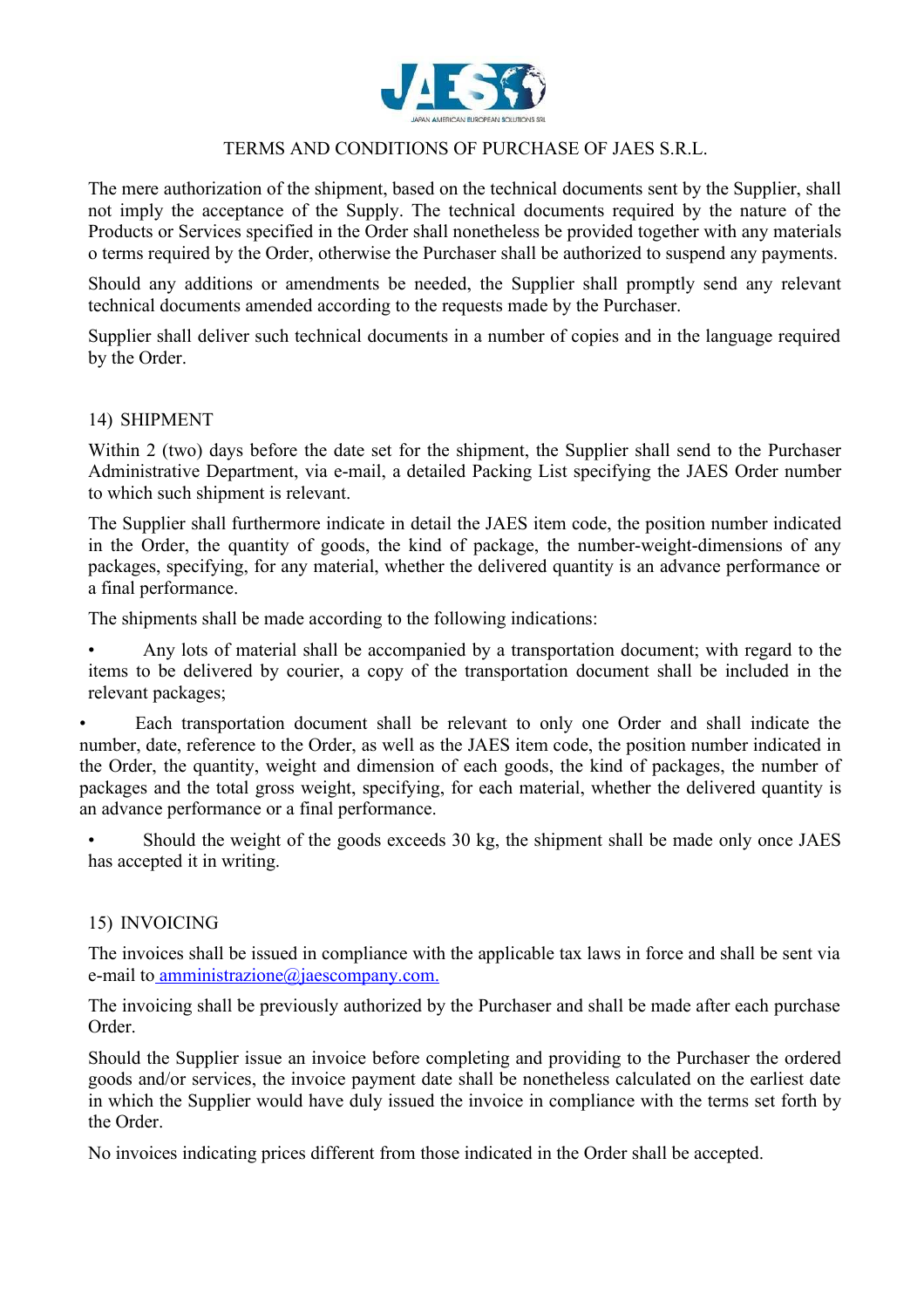

# 16) PROHIBITION TO ASSIGN THE PURCHASE ORDER AND THE CREDIT

The Supplier shall not be entitled to assign to any third parties, in whole or in part, the purchase Order without the formal, written authorization of the Purchaser.

Pursuant to the provisions of section 1260, last paragraph, of the Italian Civil Code, the credits of the Supplier arising from the performance of the Order shall not be assigned without the previous written consent of the Purchaser.

# 17) PACKAGING

The packaging of the goods subject matter of the Order shall be fit for its purpose, also with regard to the relevant use and the transportation means thereof. The Supplier shall ensure that the packaging is in compliance with the best international standards, in order to avoid any risks during the relevant shipment and warehousing. Each loss, destruction or damages arising from, or due to, an insufficient or defective package shall be borne by Supplier. Unless otherwise provided in the Order, all the costs related to the packaging shall be borne exclusively by the Supplier. Should any working platforms be used during the packaging phase, such working platforms shall be in compliance with the ISPM 15 standard.

#### 18) WITHDRAWAL

The Purchaser reserves the right, pursuant to, and to the effects of, section 1373 of the Italian Civil Code, to withdraw from the purchase Order in any time by registered letter with receipt of return, via facsimile or by certified e-mail, with at least 15 (fifteen) day notice before the day set for the delivery.

In such a case, the Purchaser shall pay to the Supplier, as a consideration of the delivery of the Supply or of the relevant part performed until the date of withdrawal, an amount equal to the value of the performance made.

#### 19) TERMINATION CLAUSE

Without prejudice of the provisions above, the Purchaser reserves the right to terminate any Order, pursuant to section 1456 of the Italian Civil Code, by giving a written communication thereof to be sent to the Supplier, provided that the following conditions are met:

• Breach of the obligations set forth in sections 5, 6 and 8;

Insolvency, voluntary or mandatory liquidation of the Supplier, commencing of any bankruptcy proceedings, without prejudice of the provisions of section 72 of the Italian Bankruptcy Law;

• Change of property, change of control or substantial change of the partners of the Supplier.

#### 20) WAIVER

Should the Purchaser omit to raise a claim with regard to the breach of any obligations set forth in the Order, or to exercise a right, or grant a preferential treatment to certain parties, also for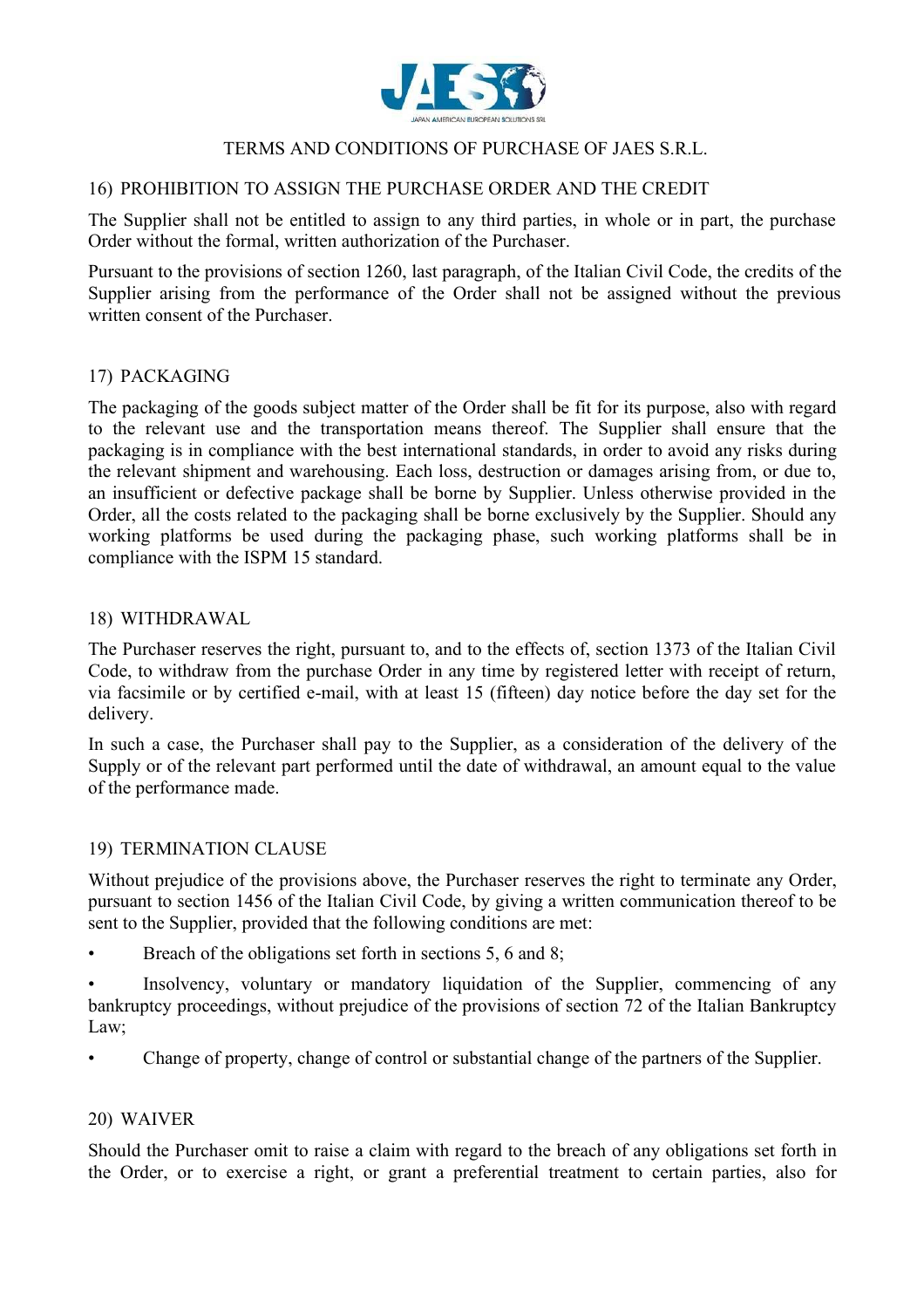

prolonged periods of time, such behavior shall not be deemed to be tacit acceptance or anyway to imply any right not expressly set forth in the Order.

#### 21) LIQUIDATED DAMAGES IN CASE OF WITHDRAWAL OR TERMINATION

Once the Supplier has accepted the Agreement, it shall not be entitled to withdraw therefrom anymore. Any withdrawal, rescission or termination of the Agreement due to will or conduct of the Supplier shall imply the application of liquidated damages of the price agreed upon in the Agreement to supply the goods, plus a 25%, without prejudice of the provisions of sections 5 and 6 above.

#### 22) RECOURSE

The Purchaser shall be entitled to raise an action of recourse against Supplier for any indemnification or performance claim made by any End Clients for any facts or defects of the materials provided by the Supplier to the Purchaser.

#### 23) APPLICABLE LAW

The purchase Order shall be regulated and interpreted, under any point of view, according to the Italian Law.

#### 24) JURISDICTION

Any dispute arising herefrom shall be submitted to the exclusive jurisdiction of the Court of Treviso.

#### 25) PERSONAL DATA PROCESSING - PRIVACY

The Supplier and the Purchaser mutually represent and warrant that they comply with the provisions of the laws and regulations concerning the personal data processing, as regulated by the Privacy Code as per Legislative Decree No. 196 of June  $30<sup>th</sup>$ ,  $2003$ ; any personal data so provided shall be exclusively treated for the purposes of the Agreement.